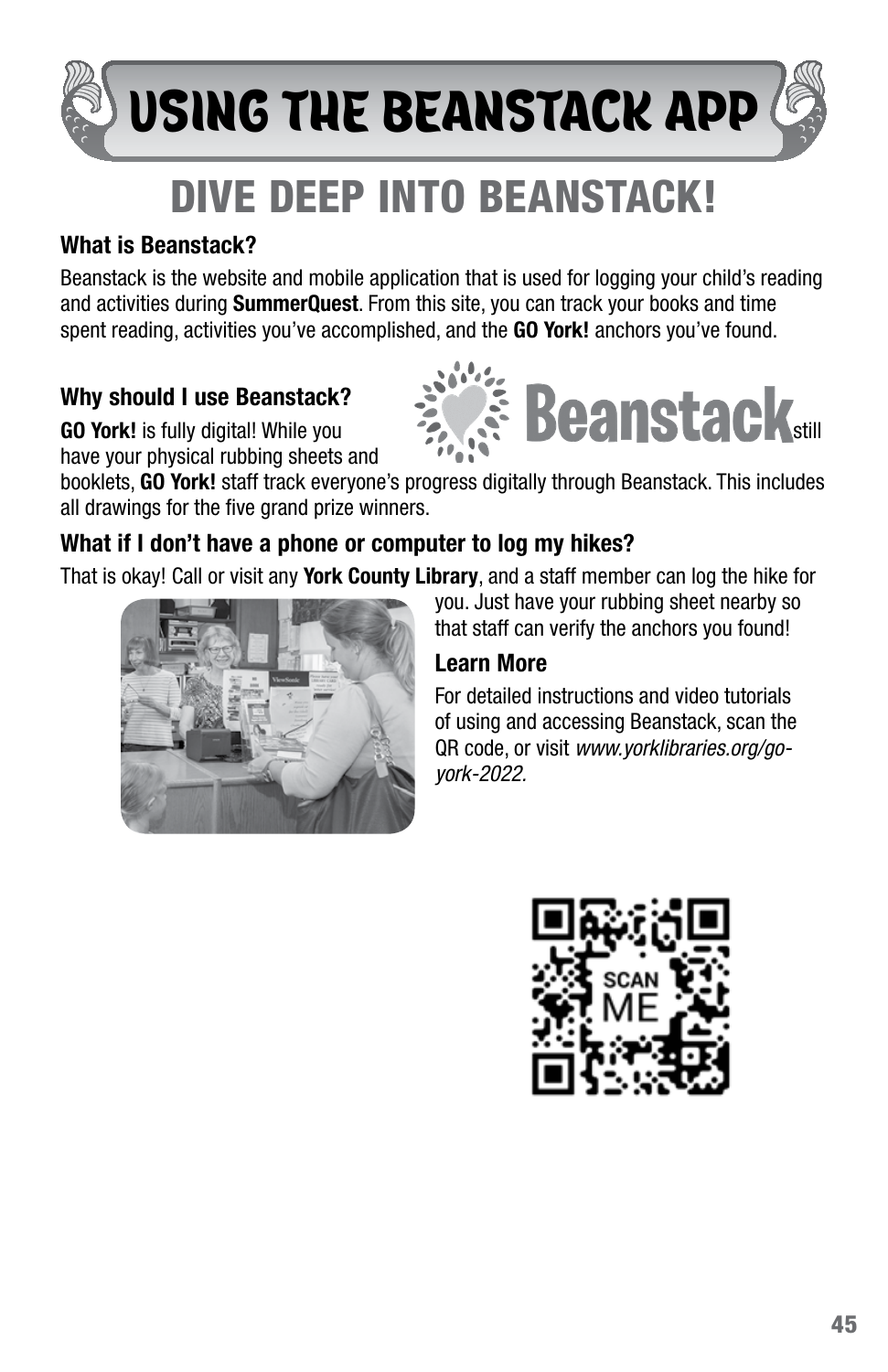

#### Getting Started on the Beanstack Tracker App

- 1. Download the Beanstack Tracker App to your smartphone from the Google Play Store or the Apple Store.
- 2. Launch the app and press Let's Go! A question will then appear asking how you want to use Beanstack. Select Library, school, or bookstore.
- 3. Select Find a Site to search for York County Libraries' Beanstack site.



- 4. A search bar will then appear. Search for "York County Libraries" and tap on our name.
- 5. Log into Beanstack with an existing username and password, or press Sign Up! to create an account. We recommend using your full library card number as your username and the last six digits as your password.
	- a. Tip: If you are logging parks for multiple kids, we recommend creating one account under the parent/ guardian's name & library card and adding multiple "readers" to the adult's account.
	- b. Tip: Add an email to your account to be notified of earned rewards.

Having trouble logging in? Send us a message: *yorklibraries.beanstack.org/contact*

Once you are logged in, you can then access all the functions of the app, including:

- Registering for summer programs
- Tracking GO York! anchors and hikes
- Viewing statistics of your reading
- Logging new books